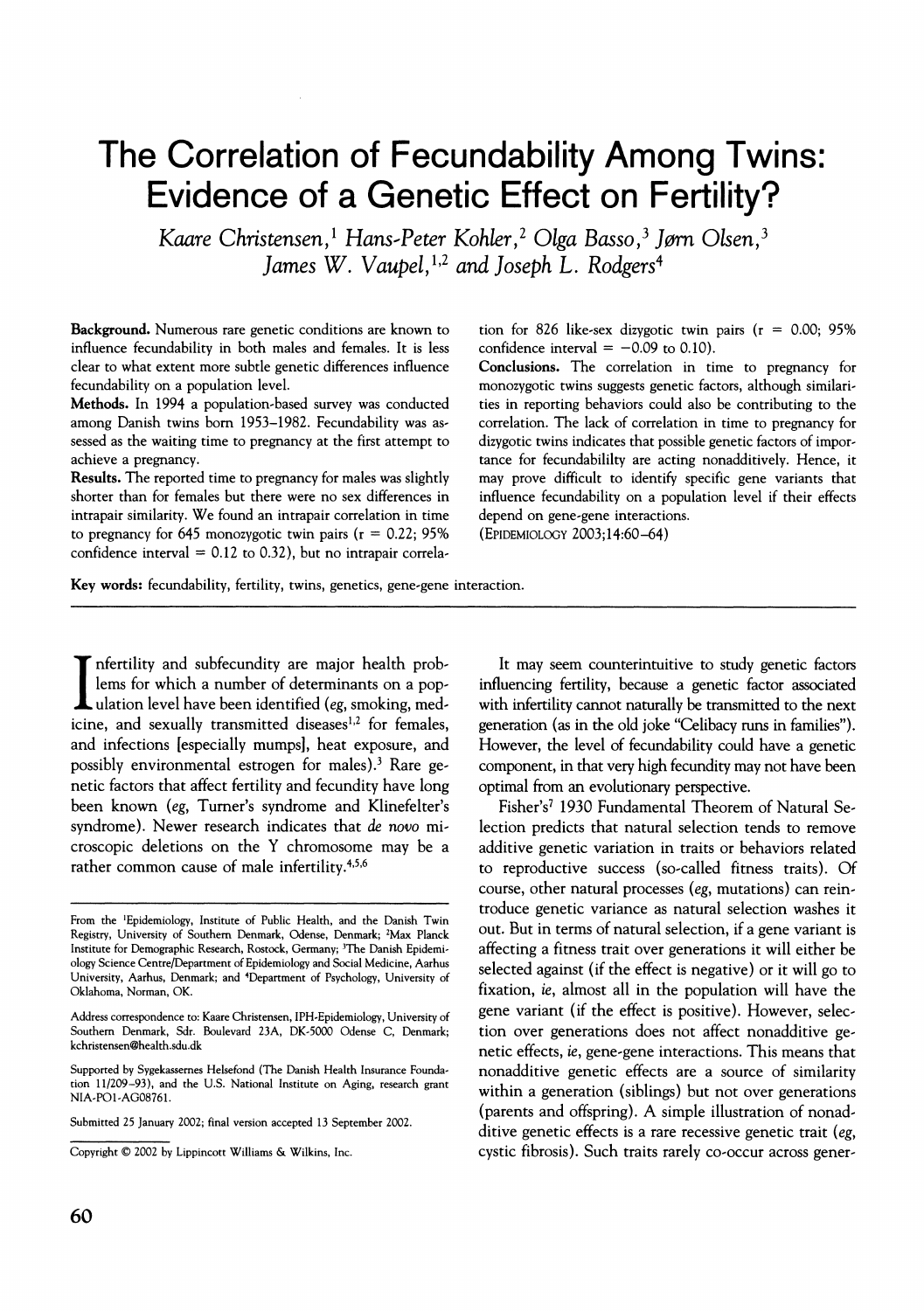**ations (ie, parent and offspring), but 25% of the siblings** 

**of an affected person will also be affected. Twin studies can help to disentangle the relative contributions of genetic and environmental factors on trait variation. If a fitness trait like fecundability is determined solely by nonfamily environmental factors and multiple gene-gene interactions, a correlation for the trait within monozygotic twin pairs can be expected, whereas there should be negligible correlation within dizygotic twin pairs.8 To test this prediction we used a survey among Danish twins who were born in the period 1953-1982, and who are identified in the populationbased Danish Twin Registry.** 

**Because of contraception, the total number of children is not a good measure of the ability to conceive. Therefore in this study we assessed fecundability as waiting time to pregnancy, ie, the number of months it takes a couple to achieve a clinically recognized pregnancy when practicing unprotected intercourse. We included both males and females in the study; we also report on the waiting time to pregnancy for the male twins and compare them with the previously published data for female twins in the survey.9** 

#### **Methods**

**The twin survey was conducted among all twins born in the period 1953-1982 who are identified in the Danish Twin Registry (corresponding to 20,888 twin pairs). This twin population has previously been described in detail.9,10 In 1994, these twins received a seven-page questionnaire comprising a broad range of health-related questions. This project has been approved by the Danish Scientific Ethical Committee. A total of 24,346 twins age 18 + years returned the questionnaire. The response rate was 89%, corresponding to 79% of the overall Danish twin population (not all Danish twins from these cohorts completed the intake assessment in 1991-1992). The zygosity of like-sex twins had previously been established based on questions about similarity, a method that has been shown to have a misclassification rate of less than 5% when compared with the results from blood group determinants and genetic markers.1l** 

**To reduce the influence of health services or lifestyle changes based upon past reproductive experience, fecundability was measured as the first attempt to achieve a pregnancy.12 Calendar year and hence age at first attempt were included. The following answer categories were given: never tried to become pregnant; became pregnant despite the use of contraception; became pregnant after x months (ie, waiting time to pregnancy); stopped trying after x months; still trying and have now been trying for x months. Respondents were asked to choose from the following time intervals: less than 2 months (corresponds to "within 2 cycles"), 2-4 months, 5-9 months, 10-17 months and 18+ months. These**  **intervals were chosen to avoid the typical digit preferences (3, 6, 12 and 18 months). The last category (18+ months) was not further divided, because infertility treatment can interfere with longer waiting times.** 

**We analyzed time to pregnancy only for responders who had valid and consistent answers to all relevant questions. Among the responders there were 645 monozygotic pairs and 826 like-sex dizygotic pairs with a valid time to pregnancy for both members of the pair. Of the 645 monozygotic pairs, 252 (39%) were males, whereas the corresponding number for like-sex dizygotic twins was 339 out of 826 (41%). We calculated polychoric correlations for time to pregnancy within twin pairs. To obtain a reasonable size in all cells we used the categories <2 months, 2-9 months and 10+ months for the intrapair comparisons. We also tested the intrapair**  association with a  $\chi^2$  test for independence.

### **Results**

**Tables 1 and 2 show the outcome of male twins' first attempt to have a child, stratified by zygosity. We previously reported similar tables for female twins and singletons.9 To make the male data directly comparable with the female data we have restricted Table 2 to the birth cohorts 1953-1966, omitting the youngest cohorts (with very few pregnancy attempts). The overall patterns were very similar for men and women with a few exceptions. As expected, men were 2 years older than women at first attempt to have a child (26.8 years vs 24.8 years). Fewer men than women reported that a pregnancy had been achieved despite the use of contraception, and a bigger proportion of male respondents had missing values. The male twins reported slightly shorter time to pregnancy compared with the female twins; the cumulative distribution of time to pregnancy for men was 60% by <2 months, 78% by <5 months, 88% by <10 months, 93% by <18 months compared with 55%, 73%, 85% and 90%, respectively, for women. Birth control-failure pregnancies were included in a subanalysis as having time to pregnancy less than 2 months. The similarity in time to pregnancy for all zygosity groups persisted after this extension.** 

**Tables 1 and 2 show that, as in female twins,9 outcome of the men's first attempt to have a child did not differ among monozygotic, dizygotic like-sex, and dizygotic unlike-sex twins. Table 1 illustrates that it is the "never tried" and missing data (especially among the youngest responders) that is responsible for the attrition in sample size when studying intrapair similarity in time to pregnancy.** 

**We found an intrapair correlation of time to pregnancy for the monozygotic twin pairs (r = 0.22; 95% confidence interval [CI] = 0.12 to 0.32), whereas there was no intrapair correlation for the dizygotic like-sex**  twin pairs ( $r = 0.00$ ; CI =  $-0.09$  to 0.10) (Table 3). **The correlations were nearly identical for men and**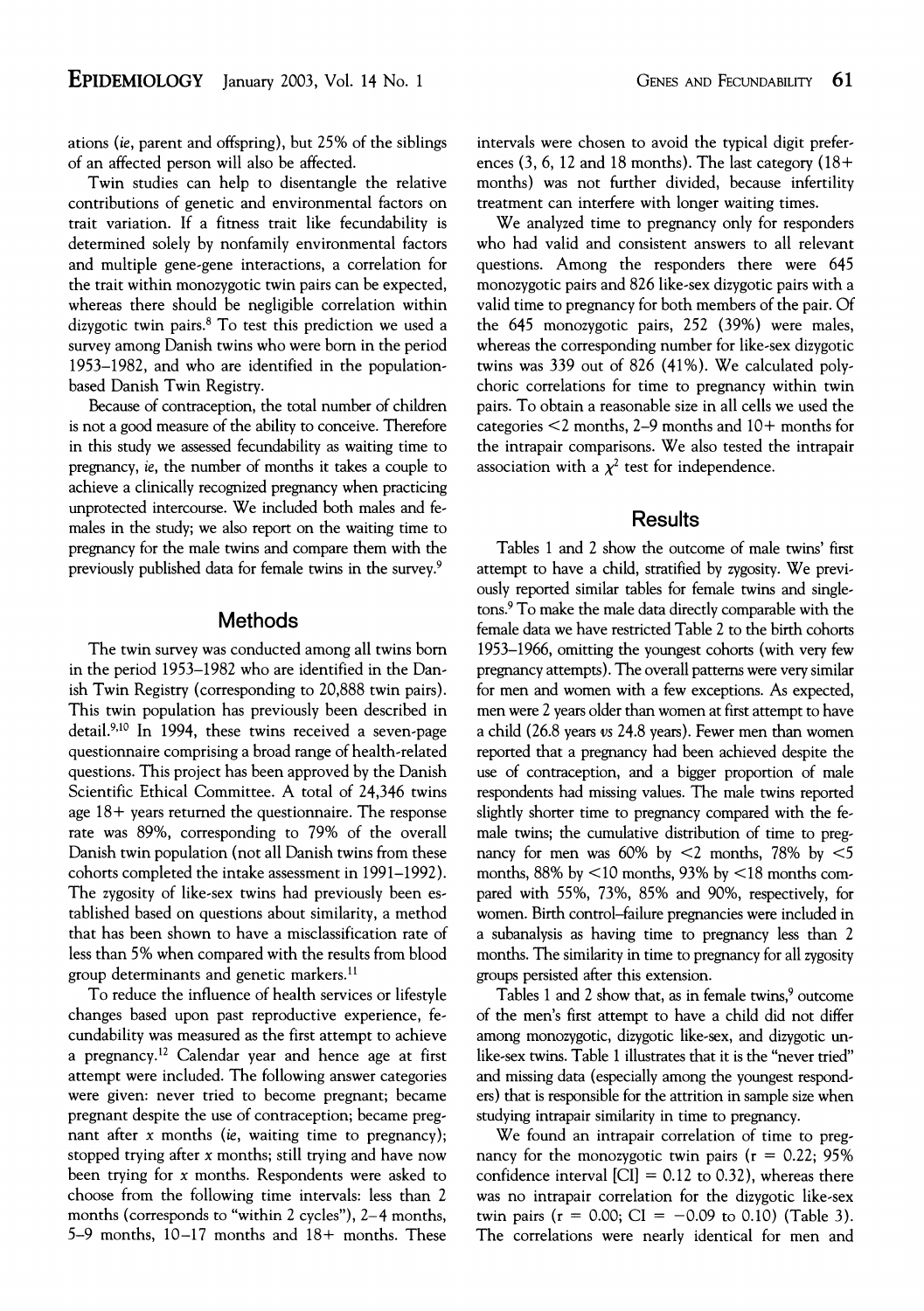| Age at<br>Interview | Zygosity*     | Pregnancy<br>Achieved | Still<br>Trying | Gave up<br>Trying | Despite<br>Contrac.† | Never<br>Tried | Missing<br>Data | Total<br>(N) |
|---------------------|---------------|-----------------------|-----------------|-------------------|----------------------|----------------|-----------------|--------------|
| $18 - 24$           | DZ unlike-sex | 2.1                   | 0.8             | 0.3               | 1.2                  | 43.4           | 52.2            | 859          |
|                     | DZ like-sex   | 2.6                   | 0.9             | 0.3               | 0.9                  | 45.8           | 49.5            | 1,092        |
|                     | МZ            | 2.1                   | 0.5             | 0.1               | 0.9                  | 40.0           | 56.5            | 1,022        |
| $25 - 29$           | DZ unlike-sex | 21.4                  | 3.0             | 0.2               | 2.5                  | 38.2           | 34.7            | 845          |
|                     | DZ like-sex   | 21.0                  | 3.3             | 0.3               | 3.7                  | 38.4           | 33.3            | 952          |
|                     | МZ            | 25.6                  | 3.6             | 0.1               | 3.9                  | 37.8           | 28.8            | 687          |
| $30 - 34$           | DZ unlike-sex | 46.4                  | 3.2             | 0.2               | 4.3                  | 21.5           | 24.3            | 957          |
|                     | DZ like-sex   | 49.1                  | 4.0             | 0.3               | 3.7                  | 19.6           | 23.3            | 1,003        |
|                     | MZ            | 45.3                  | 5.5             | 0.9               | 4.6                  | 19.9           | 23.7            | 633          |
| $35+$               | DZ unlike-sex | 54.9                  | 2.6             | 1.4               | 3.6                  | 11.9           | 25.6            | 1,034        |
|                     | DZ like-sex   | 55.1                  | 2.8             | 0.9               | 4.1                  | 10.9           | 26.3            | 1,375        |
|                     | МZ            | 59.1                  | 2.3             | 1.6               | 4.1                  | 9.6            | 23.2            | 798          |
| Total (N)           |               | 3,644                 | 292             | 63                | 345                  | 3,110          | 3,803           | 11,257‡      |

**TABLE 1. Frequency (%) of Outcomes of First Attempt to Have a Child Among Danish Male Twins (Birth Cohort: 1953-1976)** 

**DZ = dizygotic; MZ = monozygotic. \* Zygosity of male twin study respondent.** 

**t Pregnant despite contraception.** 

**t Not included in the table are 408 twins of unknown zygosity.** 

**women both for monozygotic twins (0.20 vs 0.24) and for dizygotic twins (0.01 for both sexes).** 

**In our analyses we also investigated whether these intrapair correlations may have been affected by a potential association between the age at first attempt at pregnancy and the waiting time to pregnancy. For this purpose we estimated the intrapair correlations using the bivariate or**dered probit models<sup>13</sup> with the following explanatory vari**ables of the waiting time to pregnancy: sex, age at first attempt, and age at first attempt squared. The analyses revealed a modest influence of age at first attempt on the waiting time for dizygotic twins, but no substantial influence for monozygotic twins. The estimation of the intrapair correlation was virtually unchanged after this age pattern was included in the estimation. We also investigated whether the results for both the age pattern and the intrapair correlation were sensitive to the combination of waiting-time categories in Table 3 (three categories vs five categories originally). It turned out that neither estimate was affected by this reduction in number of categories.** 

**We also note that, when the "10+ months" category is deleted from Table 3, the monozygotic twin correlation drops. In other words, much of the similarity for monozygotic twins seems to come from those monozygotic twin pairs in which at least one had a very long waiting time to**  **pregnancy. We will further develop the implications of that part of the pattem in future research.** 

### **Discussion**

**In this study we assessed fecundability using waiting time to pregnancy on the first attempt to achieve a pregnancy. Time to pregnancy has been shown to be a sensitive and valid measure of fecundability on a population level even for pregnancies occurring up to 20 years earlier,14 although reporting is more reliable with shorter duration of recall. Previous studies of men's reports of time to pregnancy have indicated that men's time-to-pregnancy data on a population level are of comparable quality with those of women, with closely comparable distributions and the same degree of digit preferences.15 In our study we have eliminated the digit preference problem by using categories, and we observed that the distribution of time to pregnancy as reported by the male twins was shifted slightly towards shorter lengths. However, the correlations within twin pairs were similar for men and women both for monozygotic and dizygotic twins. The probit models suggested that the correlations were not affected to any substantial degree by age at first attempt to obtain a pregnancy.** 

**TABLE 2. Distribution (%) of Age at the First Attempt to Have a Child for Danish Male Twins (Birth Cohort: 1953-1966)** 

|                                         | $<$ 21 Years | $21 - 25$ | $26 - 30$ | $31 +$ | Mean | <b>SD</b> | Total          |
|-----------------------------------------|--------------|-----------|-----------|--------|------|-----------|----------------|
| Pregnant despite contraception excluded |              |           |           |        |      |           |                |
| All twins                               |              | 34        | 46        | 16     | 26.8 | 3.8       | 3,368          |
| DZ unlike-sex                           |              | 33        |           | 16     | 26.9 | 3.8       | 1,130          |
| DZ like-sex                             |              | 35        | 46        | 15     | 26.8 | 3.8       |                |
| MZ                                      |              | 35        | 46        | 15     | 26.7 | 3.8       | 1,372<br>866   |
| Pregnant despite contraception included |              |           |           |        |      |           |                |
| All twins                               |              | 35        | 46        | 15     | 26.7 | 3.8       | 3,521          |
| DZ unlike-sex                           |              | 33        | 46        | 16     | 26.7 | 3.8       |                |
| DZ like-sex                             |              | 35        | 46        | 15     | 26.7 | 3.8       | 1,178<br>1,433 |
| MZ                                      |              | 35        | 45        | 15     | 26.6 | 3.8       | 910            |
|                                         |              |           |           |        |      |           |                |

**DZ = dizygotic; MZ = monozygotic.**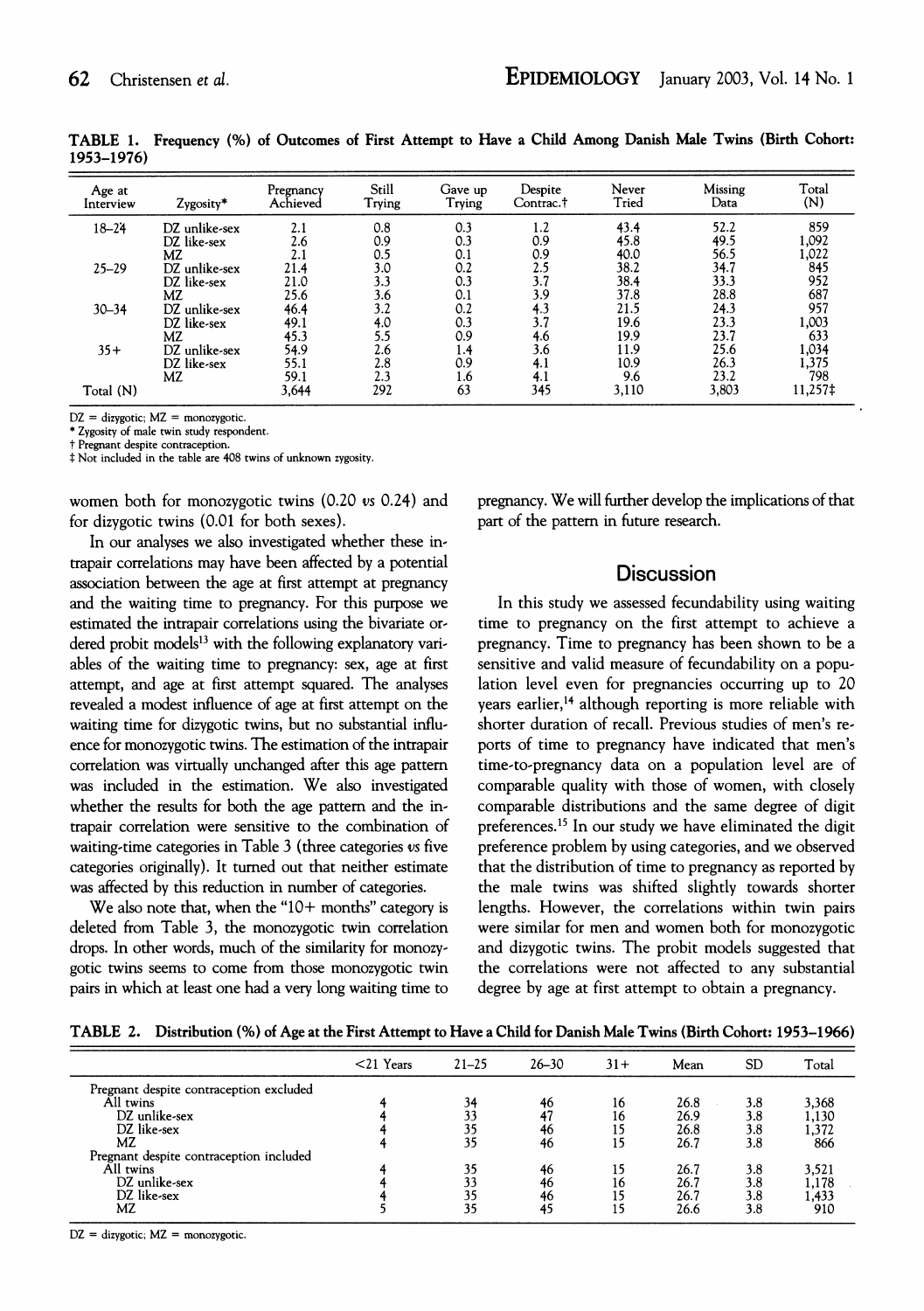**TABLE 3. Waiting Time to Pregnancy for Danish Twins Born 1953-1976\*** 

|                                                  | Twin 2             |                                                           |                 |  |  |
|--------------------------------------------------|--------------------|-----------------------------------------------------------|-----------------|--|--|
|                                                  | $\leq$ 2<br>months | $2 - 9$<br>months                                         | $10+$<br>months |  |  |
| Monozygotic ( $N = 645$ pairs)†<br>Twin 1        |                    |                                                           |                 |  |  |
| $<$ 2 months                                     | 210 (33%)          | 94 (15%) 45 (7%)                                          |                 |  |  |
| $2-9$ months<br>$10+$ months                     | 52 (8%)            | 86 (13%) 48 (7%) 39 (6%)<br>36 (6%) 35 (5%)               |                 |  |  |
| Dizygotic like-sex ( $N = 826$ pairs)‡<br>Twin 1 |                    |                                                           |                 |  |  |
| $<$ 2 months<br>$2-9$ months                     |                    | 240 (29%) 112 (14%) 78 (9%)<br>123 (15%) 80 (10%) 37 (5%) |                 |  |  |
| $10+$ months                                     |                    | 86 (10%) 44 (5%) 26 (3%)                                  |                 |  |  |

**\* The calculations include pairs with valid waiting time to pregnancy for both members of the twin pairs. Twins still trying to achieve a pregnancy and twins who have stopped trying were also included, if they had tried for 10 months or** 

**more. t Polychoric correlation coefficient = 0.22 (95% CI = 0.12 to 0.32).** 

 $\ddagger$  Polychoric correlation coefficient = 0.00 (CI =  $-0.09$  to 0.10).

**We found a modest correlation (r = 0.22) of time to pregnancy for monozygotic twins, whereas there was no correlation for dizygotic twins (r = 0.00). Comparing the proportions in Table 3, the difference in distribution between monozygotic and dizygotic twins seems slight, but it is still detectable in the correlation analyses and in the independence tests (not shown).** 

**When interpreting the size of the correlation one should bear in mind that fecundability is a couple characteristic. The partners of twins greatly affect the fecundability estimates, especially in cases where fertile twins have infertile partners. Also, any nondifferential misclassification is likely to reduce the twin similarity. Thus, it seems likely that there is a considerable familial component to variation in fecundity, because we are able to detect a correlation in monozygotic twins despite the partner effect and potential misclassification. However, if monozygotic twins have more similar reporting behavior than dizygotic twins, this could also contribute to the observed correlation pattern.** 

**Other studies have tried to assess the genetic component of variation in human fertility. One example is the classic paper by Fisher7 (1930) in which he showed 40% heritability in completed family size among a sample of British aristocrats, although Fisher's study could not disentangle a common environment from genetic factors. A study of U.S. twins reared apart showed correlations for completed family size for both monozygotic and dizygotic twins, but the sample size was small.16 Rodgers and Doughty (2000)17 estimated that in a contemporary U.S. population about a third of the variation in completed fertility at early ages could be attributed to genetic factors.** 

**In modern societies there can be a poor correlation between final family size and fertility because of contraception and infertility treatment. Male fecundabil-** **ity may also be estimated through sperm analyses; such studies have also suggested the importance of genetic factors in male fertility. A British study identified brothers of men with an abnormal sperm count who attended a subfertility clinic and whose partners had no major factors that might reduce their fertility. These brothers had sought medical advice for childlessness more often than brothers of men who attended vasectomy clinics.18 A French study found evidence that brothers of infertile men had lower sperm count, poorer mobility and fewer normal forms.19 Based on such studies we expected to find at least a small correlation in time to pregnancy for dizygotic male twins who are genetically like ordinary siblings. It is possible that the reason for not detecting any intrapair similarity for time to pregnancy for dizygotic twins in this study was lack of power or misclassification. However, another possibility is that the nature of the genetic influence on fecundability involves a specific configuration of genes, ie, a certain combination of alleles in which all alleles are necessary, but as single alleles without the other specific alleles they are of no importance for the trait. Lykken et al.20 described the process of "emergenesis," by which genetic influences require a polygenic configuration of alleles. In such a circumstance, monozygotic twins are expected to have substantial twin correlations, whereas dizygotic twins (and other kinship levels) will have correlations of zero, exactly the pattern observed in the current data. However, past brother (full sibling) correlations reviewed above are not consistent with an emergenesis interpretation (although sperm mobility, receiving medical advice and time to pregnancy are very different measures of fertility). Obviously, resolving the question of how genetic influences are expressed will require additional data.** 

**The correlation of time to pregnancy observed among monozygotic twins can arise because of genetic factors, although a possible similarity in reporting behavior unrelated to genetic factors could also contribute to this pattern. The lack of correlation in time to pregnancy among dizygotic twins suggests that the possible genetic factors of importance to time to pregnancy are acting nonadditively, ie, through gene-gene interactions. To identify polymorphisms that interact with other genes is logistically and analytically far more complex than identifying additive genetic factors. This suggests that identifying specific gene variants that influence fecundability on a population level may prove difficult.** 

### **Appendix**

**The bivariate (ordered) probit model used in this paper estimates the correlation of a latent bivariate**